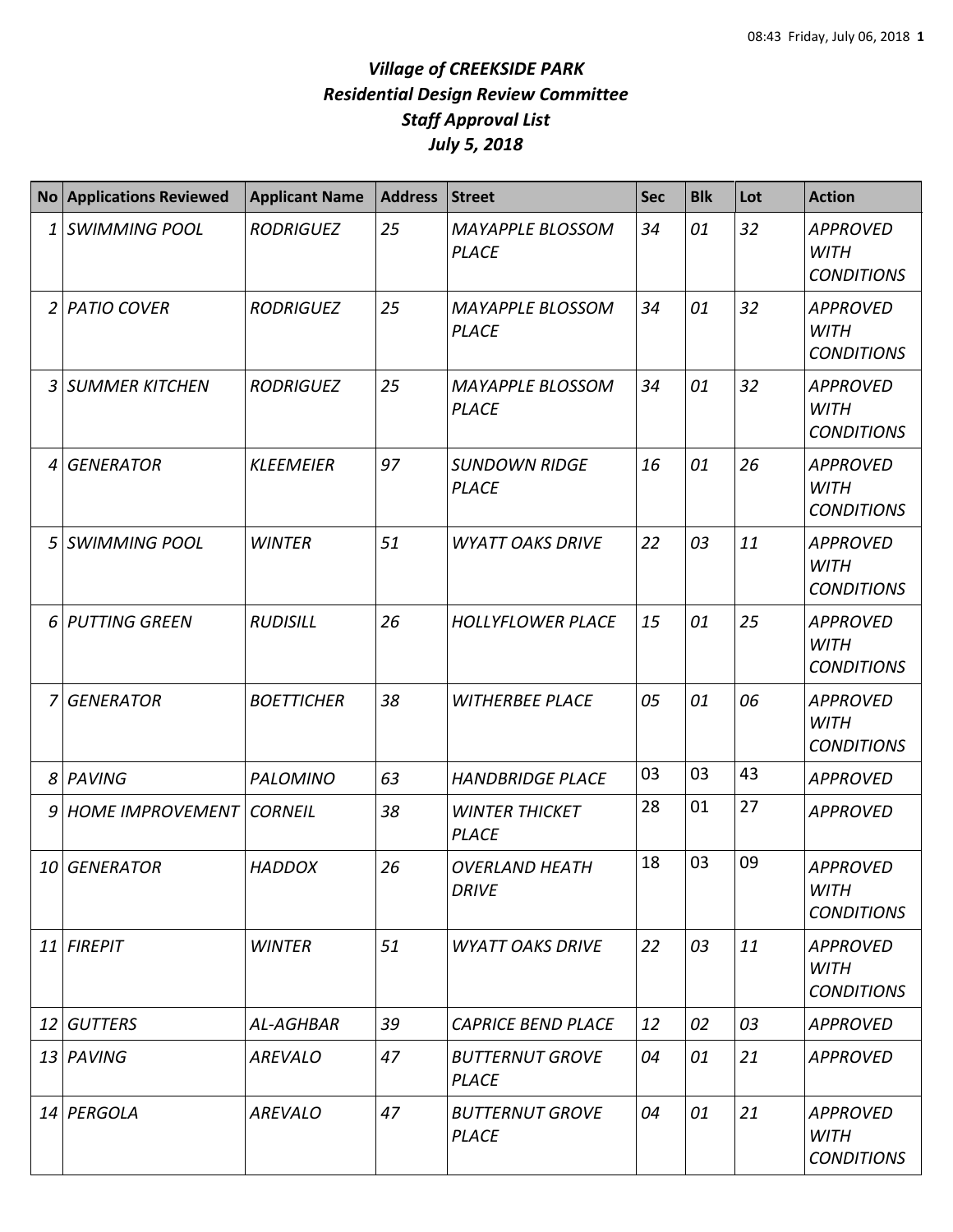| <b>No</b> | <b>Applications Reviewed</b>                       | <b>Applicant Name</b> | <b>Address</b> | <b>Street</b>                            | <b>Sec</b> | <b>Blk</b> | Lot | <b>Action</b>                                       |
|-----------|----------------------------------------------------|-----------------------|----------------|------------------------------------------|------------|------------|-----|-----------------------------------------------------|
|           | 15 SUMMER KITCHEN                                  | LOWER                 | 10             | <b>MAIZE FLOWER PLACE</b>                | 34         | 01         | 03  | <b>APPROVED</b><br><b>WITH</b><br><b>CONDITIONS</b> |
|           | 16 SWIMMING POOL                                   | <b>HAMILTON</b>       | 195            | <b>S. THATCHER BEND</b><br><b>CIRCLE</b> | 36         | 02         | 12  | <b>APPROVED</b><br><b>WITH</b><br><b>CONDITIONS</b> |
|           | 17 FIRE PIT                                        | <b>HAMILTON</b>       | 195            | S. THATCHER BEND<br><b>CIRCLE</b>        | 36         | 02         | 12  | <b>APPROVED</b><br><b>WITH</b><br><b>CONDITIONS</b> |
|           | 18 SWIMMING POOL                                   | <b>KRUEGER</b>        | 18             | <b>KITTATINNY PLACE</b>                  | 03         | 04         | 12  | <b>APPROVED</b><br><b>WITH</b><br><b>CONDITIONS</b> |
|           | 19 SCREENS                                         | <b>GUBANOV</b>        | 154            | S. ARROW CANYON<br><b>CIRCLE</b>         | 03         | 01         | 16  | <b>APPROVED</b>                                     |
|           | 20 MATERIAL CHANGE /<br><b>PATIO COVER CEILING</b> | LOWER                 | 10             | <b>MAIZE FLOWER PLACE</b>                | 34         | 01         | 03  | <b>APPROVED</b>                                     |
|           | 21 PLAY STRUCTURE                                  | <b>BANSAL</b>         | 11             | <b>BLAIRS WAY</b>                        | 23         | 02         | 33  | <b>APPROVED</b><br><b>WITH</b><br><b>CONDITIONS</b> |
|           | 22 SUMMER KITCHEN                                  | PITTMAN               | $\overline{7}$ | <b>HEDGEDALE WAY</b>                     | 36         | 05         | 06  | <b>APPROVED</b><br><b>WITH</b><br><b>CONDITIONS</b> |
|           | 23 PAVING                                          | PITTMAN               | $\overline{7}$ | <b>HEDGEDALE WAY</b>                     | 36         | 05         | 06  | <b>APPROVED</b><br><b>WITH</b><br><b>CONDITIONS</b> |
|           | 24 PLAY STRUCTURE                                  | <b>FLORES</b>         | $\mathfrak{Z}$ | <b>CABIN GATE PLACE</b>                  | 20         | 01         | 07  | <b>APPROVED</b>                                     |
|           | 25 PERGOLA                                         | <b>PREIS</b>          | 18             | <b>SHADED ARBOR DRIVE</b>                | 27         | 01         | 67  | <b>APPROVED</b>                                     |
|           | 26 TREE REMOVAL                                    | <b>MANICKE</b>        | 74             | <b>HAMLIN LAKE DRIVE</b>                 | 09         | 02         | 03  | <b>APPROVED</b>                                     |
|           | 27 FENCE STAIN                                     | <b>AL AGHBAR</b>      | 39             | <b>CAPRICE BEND PLACE</b>                | 12         | 02         | 03  | <b>APPROVED</b>                                     |
|           | 28 PAVING                                          | <b>SHINSATO</b>       | $\overline{2}$ | <b>WINDSINGER COURT</b>                  | 02         | 04         | 07  | <b>APPROVED</b>                                     |
|           | 29 SWIMMING POOL                                   | <b>ROSS</b>           | 59             | S. SAGE SPARROW<br><b>CIRCLE</b>         | 11         | 03         | 19  | <b>APPROVED</b><br><b>WITH</b><br><b>CONDITIONS</b> |
|           | 30 FENCE                                           | <b>GANUCHEAU</b>      | 83             | N. ARROW CANYON<br><b>CIRCLE</b>         | 03         | 04         | 39  | <b>APPROVED</b><br><b>WITH</b><br><b>CONDITIONS</b> |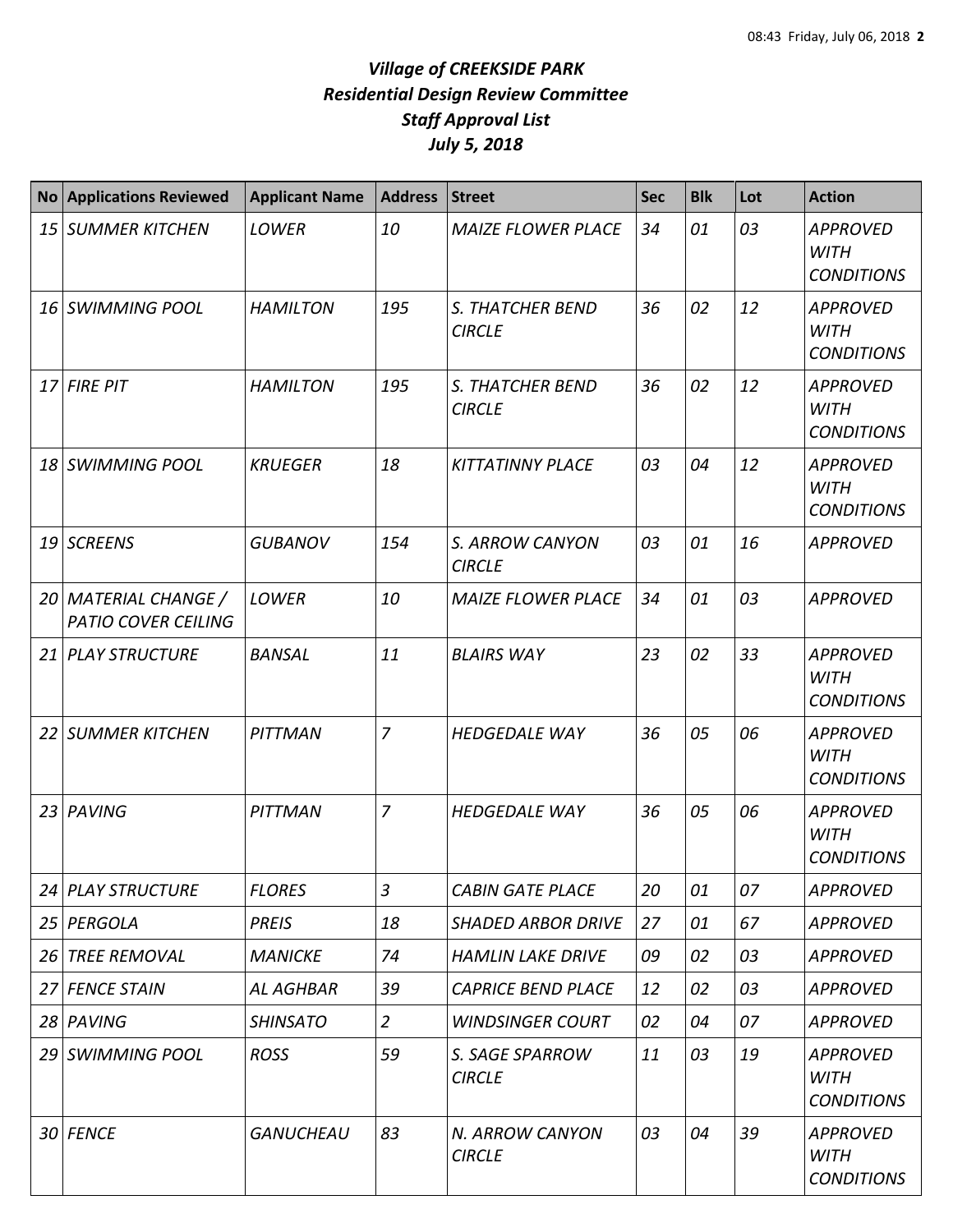| <b>No</b> | <b>Applications Reviewed</b>  | <b>Applicant Name</b>                                 | <b>Address</b> | <b>Street</b>                    | <b>Sec</b> | <b>Blk</b> | Lot | <b>Action</b>                                       |
|-----------|-------------------------------|-------------------------------------------------------|----------------|----------------------------------|------------|------------|-----|-----------------------------------------------------|
|           | 31 PLAY STRUCTURE             | <b>SULLIVAN</b>                                       | 115            | <b>TADPOLE COURT</b>             | 10         | 01         | 22  | <b>APPROVED</b>                                     |
|           | 32 SUMMER KITCHEN             | <b>SCHILLING</b>                                      | 94             | N. SAGE SPARROW<br><b>CIRCLE</b> | 11         | 04         | 20  | <b>APPROVED</b><br><b>WITH</b><br><b>CONDITIONS</b> |
|           | 33 PAVING                     | <b>SCHILLING</b>                                      | 94             | N. SAGE SPARROW<br><b>CIRCLE</b> | 11         | 04         | 20  | <b>APPROVED</b><br><b>WITH</b><br><b>CONDITIONS</b> |
|           | 34 SWIMMING POOL              | <b>ATHIE</b>                                          | 23             | <b>HOLLYFLOWER PLACE</b>         | 15         | 01         | 27  | <b>APPROVED</b><br><b>WITH</b><br><b>CONDITIONS</b> |
|           | 35 OUTDOOR<br><b>BATHROOM</b> | <b>ATHIE</b>                                          | 23             | <b>HOLLYFLOWER PLACE</b>         | 15         | 01         | 27  | <b>APPROVED</b><br><b>WITH</b><br><b>CONDITIONS</b> |
|           | 36 FIREPIT                    | <b>ATHIE</b>                                          | 23             | <b>HOLLYFLOWER PLACE</b>         | 15         | 01         | 27  | <b>APPROVED</b><br><b>WITH</b><br><b>CONDITIONS</b> |
|           | 37 BENCH AND SEAT<br>WALL     | <b>ATHIE</b>                                          | 23             | <b>HOLLYFLOWER PLACE</b>         | 15         | 01         | 27  | <b>APPROVED</b>                                     |
|           | 38 STORAGE BUILDING           | <b>ATHIE</b>                                          | 23             | <b>HOLLYFLOWER PLACE</b>         | 15         | 01         | 27  | <b>APPROVED</b><br><b>WITH</b><br><b>CONDITIONS</b> |
|           | 39 PLAY STRUCTURE             | <b>PESCHANG</b>                                       | 95             | <b>HAMLIN LAKE DRIVE</b>         | 09         | 01         | 02  | <b>APPROVED</b>                                     |
|           | 40 SWIMMING POOL              | <b>ALLBRIGHT</b>                                      | 262            | ROCKWELL PARK BLVD               | 35         | 04         | 03  | <b>APPROVED</b><br><b>WITH</b><br><b>CONDITIONS</b> |
|           | 41 SWIMMING POOL              | <b>NISHIMURA</b>                                      | 33             | <b>MAIZE FLOWER PLACE</b>        | 34         | 01         | 11  | <b>APPROVED</b><br><b>WITH</b><br><b>CONDITIONS</b> |
|           | 42 FIREPIT                    | <b>NISHIMURA</b>                                      | 33             | <b>MAIZE FLOWER PLACE</b>        | 34         | 01         | 11  | <b>APPROVED</b><br><b>WITH</b><br><b>CONDITIONS</b> |
|           | 43 FIREPIT                    | <b>NISHIMURA</b>                                      | 33             | <b>MAIZE FLOWER PLACE</b>        | 34         | 01         | 11  | <b>APPROVED</b><br><b>WITH</b><br><b>CONDITIONS</b> |
|           | 44 PATIO COVE                 | <b>MLG</b><br><b>INTERNATIONAL</b><br><b>SERVICES</b> | $\overline{7}$ | YELLOWSTAR COURT                 | 09         | 01         | 14  | <b>APPROVED</b><br><b>WITH</b><br><b>CONDITIONS</b> |